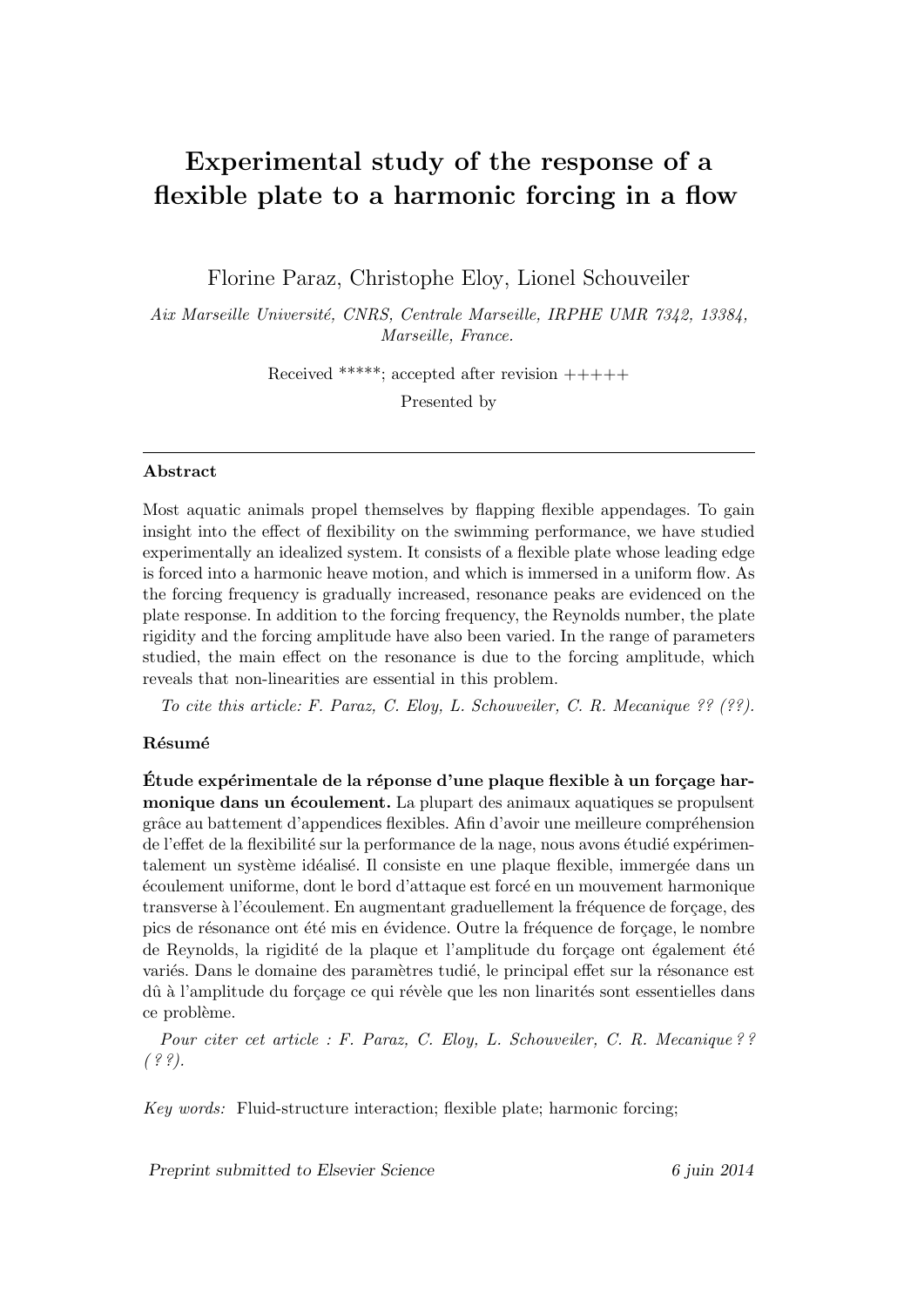resonance; non-linearity; propulsion

 $Mots$ -clés : Interaction fluide-structure; plaque flexible; forçage harmonique; résonance; non-linarit; propulsion

#### 1 Introduction

Animal swimming has attracted a lot of attention from hydrodynamicists in the last decades. This interest was partly motivated by the design of bioinspired aquatic propulsion devices. Numerous reviews can be found on the different aquatic propulsion modes, such as the monographs of Lighthill [1] and Childress [2] or the articles of Lighthill [3], Sfakiotakis et al. [4] and Triantafyllou et al. [5]. Propulsion using flapping appendages is common for large aquatic animals and, in particular, most of the fast swimmers such as sharks, tuna and dolphins flap their caudal fins to propel themselves. An observation of these appendages shows that they are generally flexible along the chord. It has often been argued (e.g. [6] and [7]), that this flexibility enhances the swimming performance. However, the origin of this performance enhancement has proved elusive so far.

Inspired by this caudal-fin swimming mode, different studies have been carried out to quantify the propulsion efficiency of a flapping foil. Propulsion by rigid foils has been first studied theoretically by Lighthill [8] and Wu [9]. It has also been the object of experiments by Triantafyllou et al. [10], Anderson et al. [11], Schouveiler et al.[12], and Buchholz and Smits [13], among others. These experimental studies have all reported that propulsion performance is maximized for a flapping frequency  $f$  corresponding to a Strouhal number  $St \approx 0.3$ , where  $St = 2fA_{TE}/U$  with  $A_{TE}$  the amplitude of the trailing edge motion and U the swimming speed. The same value of  $St \approx 0.3$  can be observed in nature for swimmers with moderate aspect ratios (cetaceans, sharks, salmons, trouts and scombrids) as seen in the data recently compiled in [14].

The numerical simulations of Katz and Weihs [15] have shown that, using a flapping foil flexible along its chord rather than a rigid one, yields an increase of the propulsive efficiency. In this case, because of the foil flexibility, its natural structural frequencies are introduced in the system, in addition to the flapping frequency. These structural frequencies depend not only on the geometry and

Email addresses: florine.paraz@irphe.univ-mrs.fr (Florine Paraz), christophe.eloy@irphe.univ-mrs.fr (Christophe Eloy),

lionel.schouveiler@irphe.univ-mrs.fr (Lionel Schouveiler).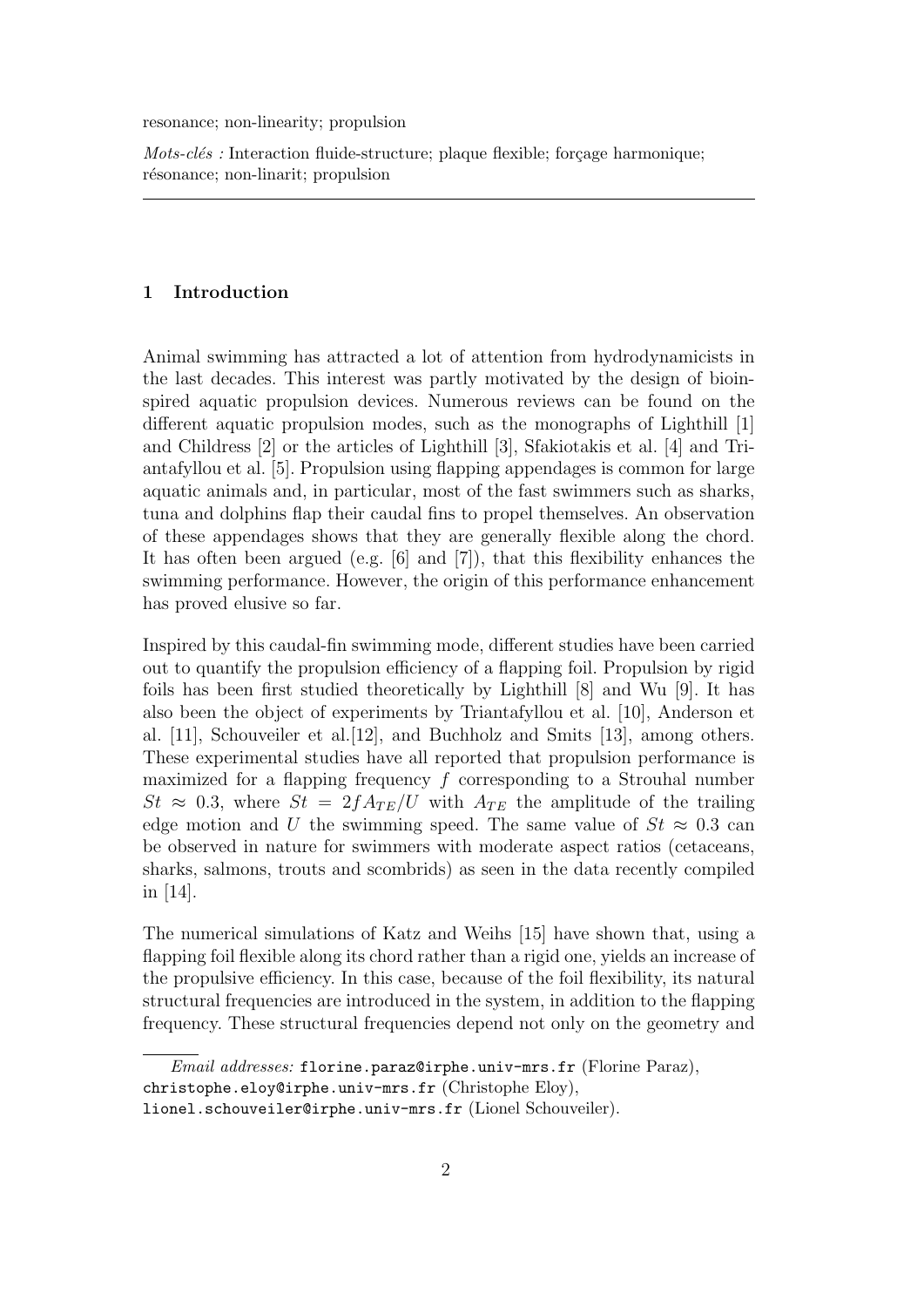the material of the foil but also on the surrounding flow because of added-mass effects. Two-dimensional numerical simulations of Alben [16] and Michelin and Llewellyn Smith [17] have later revealed peaks in the amplitude of the plate response, when the flapping and structural frequencies are resonant. They showed that efficiency can be maximized at these resonance peaks.

Gain in propulsive performance through the chordwise flexibility has been confirmed by the experimental works of Prempraneerach et al. [18], Heathcote and Gursul [19], or Marais et al. [20]. Moreover, Dewey et al. [21] for a pitching flexible plate, Alben et al. [22] and Quinn et al. [23] for a heaving flexible plate have clearly evidenced the phenomenon of resonance experimentally, as the forcing frequency is varied, and considered its link with propulsive performance, but none of these studies has considered the effect of changing the forcing amplitude.

In this study, to have a better understanding of the dynamics of a flexible fin, we have examined the response of an elastic plate immersed in a uniform flow and forced into a harmonic heave motion at its leading edge. The objective has been to quantify the influence of the different experimental parameters: the amplitude and frequency of forcing, the flow velocity, and the plate bending rigidity. This problem involves complex fluid-structure interactions since the flow load deforms the plate, whose motion in turn affects the flow. We believe that the full complexity of these interactions can only be addressed with experimental studies because, at the present time, accurate numerical simulations are limited to moderate Reynolds numbers and theoretical models usually assume linear problems, i.e. small-amplitude propulsion.

This paper is organized as follows: first the experimental set-up and methods are presented. Then the response of flexible plates to harmonic heave forcing is analysed and effects of the different experimental parameters are discussed. Finally, some conclusions are drawn and discussed in the context of swimming.

# 2 Experimental set-up

Experiments have been conducted with the set-up schematically illustrated in Fig. 1(a). It consists of a horizontal flexible plate molded out of polysiloxane with a rounded leading edge and a tapered trailing edge (Fig.  $1(b)$ ). The plates used have a thickness  $e = 0.004$  m, span  $s = 0.12$  m, and chord  $c = 0.12$  m, giving an aspect ratio  $c/s = 1$ . During molding, a rigid axis is inserted inside the plate at the leading edge; this axis has some roughness to prevent the rotation of the plate around it. This set-up reduces the flexible length of the chord to about 0.115 m. The plate is then immersed in a uniform flow, of velocity  $U$ , of a free surface water channel. The test section is 0.38 m wide,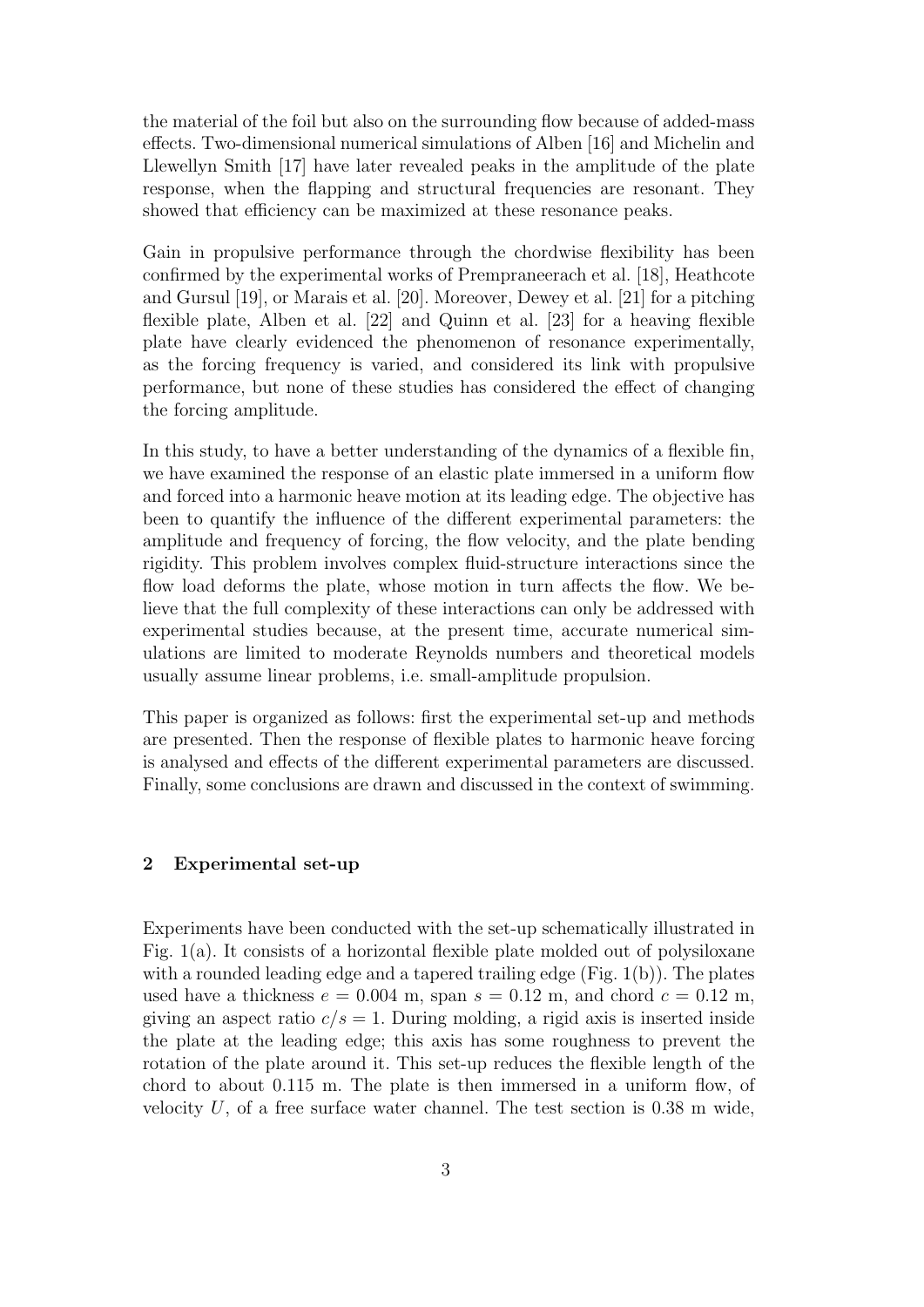

Figure 1. Sketch of the experimental set-up (a) and of the flexible plate (b).

with a depth of water at rest of 0.45 m.

As shown in Fig. 1(a), the axis is attached to an inverted U-frame such that the plate, at the leading edge, is maintained parallel to channel flow. This inverted U-frame is set in vertical motion by a computer-controlled linear actuator, which allows to impose an arbitrary heave motion to the leading edge. In the present experiments, the leading edge has been forced into a harmonic heave motion:  $A_{LE}$  cos( $2\pi ft$ ). The plate is confined between two vertical walls separated from the plate by less than 1 mm. The role of these confinement walls is, first, to minimize the flow around the side edges of the plate and, second, the inverted U-frame being outside of these walls, to avoid the perturbations from the wake of the frame. In addition, free surface effects have been prevented by a rigid horizontal wall placed above the experiment. Channel and confinement walls have been made of transparent material to facilitate visualizations.

To investigate the response of the plate when forced into heave motion, visualizations have been carried out through the side wall of the water channel and recorded with a video camera. The successive shapes and positions of the plate centerline have then been extracted by image analysis of the recordings. A quantitative characterization of the plate response is achieved by measuring the simultaneous displacements of the leading and trailing edges as a function of time by means of two high-accuracy laser sensors (Fig.  $1(a)$ ).

In the present study, the variations of four experimental parameters have been considered. First, the frequency f and amplitude  $A_{LE}$  of the forcing have been varied in the ranges  $f = 0.2 - 8$  Hz and  $A_{LE} = 0.004 - 0.014$  m. Then, the flow velocity has been increased up to  $U = 0.1$  m.s<sup>-1</sup>. This velocity is expressed in dimensionless form using the Reynolds number based on the chord:  $Re = Uc/\nu$ , where  $\nu$  is the kinematic viscosity of water. Finally, three plate rigidities have been tested using different materials:  $B = 0.018, 0.028,$ 0.053 Nm. For these three plates, the density relative to the water is about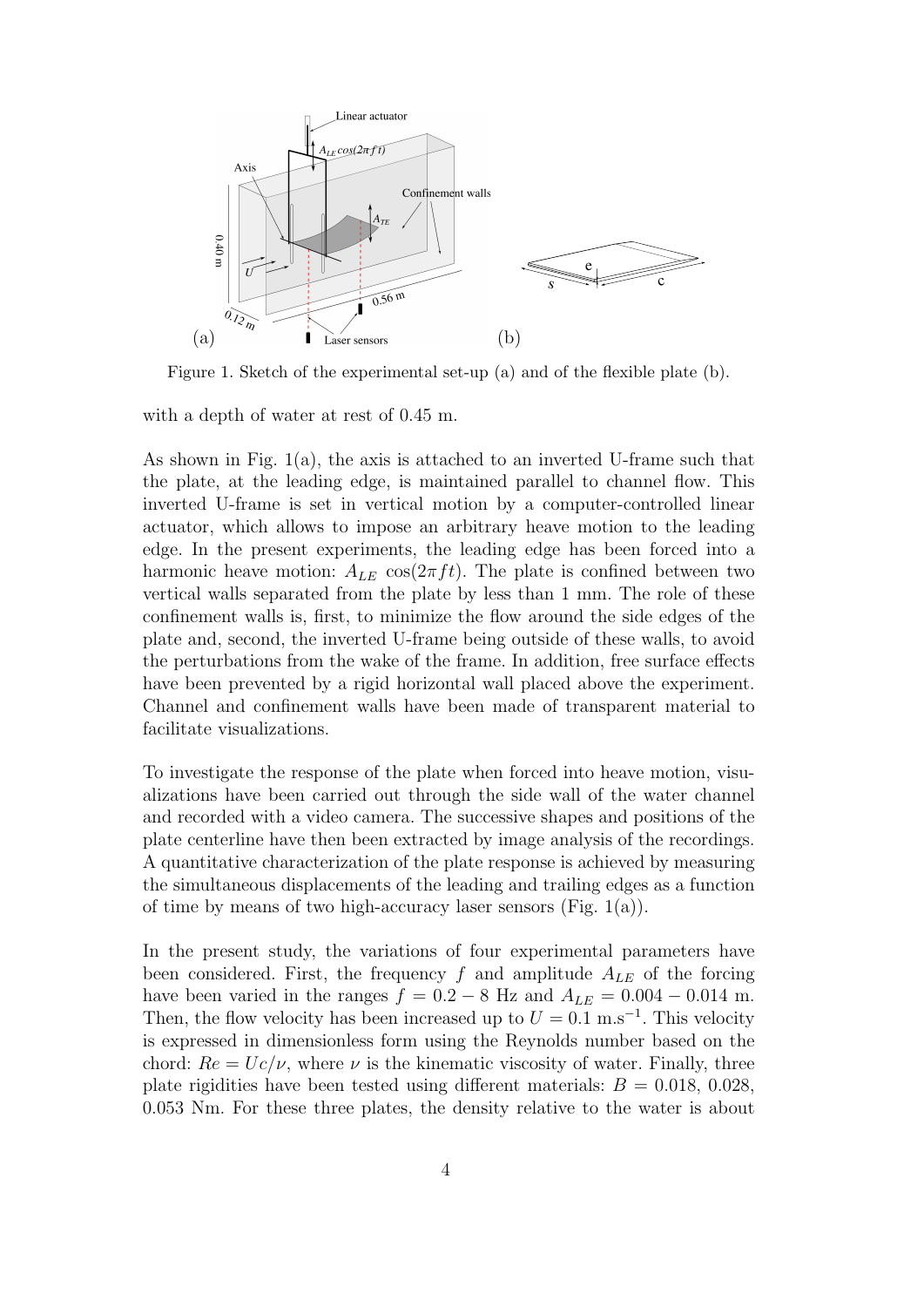1.2.

A typical experiment consists, for a plate of given bending rigidity, in fixing the Reynolds number  $Re$  and the forcing amplitude  $A_{LE}$  and in recording the plate response as the forcing frequency  $f$  is gradually varied. Experiments have been repeated changing  $A_{LE}$ ,  $Re$ , and using plates of different bending rigidity.

#### 3 Results

Prior to the experiments with forcing, we have considered the response of the plate to an impulse perturbation of its trailing edge, in water at rest. The damped response to such a perturbation is shown in Fig. 2 for the plate of bending rigidity  $B = 0.053$  Nm. From this signal, we deduce the lowest natural frequency  $f_0$  of the plate in water that will serve as a reference frequency in the following. For the three plates tested in the present study, we find the natural frequencies  $f_0 = 0.75, 0.99, 1.3$  Hz for bending rigidities  $B = 0.018$ , 0.028, 0.053 Nm respectively. Note that the ratios of these frequencies scale like the square root of the bending rigidity ratios (as expected from the vibration analysis of a cantilever beam) with an agreement better than 6%.



Figure 2. Response of a plate to an impulse perturbation. The deflection of the trailing edge is plotted as function of time for the plate of bending rigidity  $B =$ 0.053 Nm in water at rest.

The response of the flexible plates to the harmonic forcing,  $A_{LE} \cos(2\pi f t)$ , imposed at their leading edge is then considered. We first note that for all the cases tested the plate deforms mainly along the chord and its displacement is harmonic with the same frequency as the forcing. The displacement of the trailing edge can thus be expressed as  $A_{TE} \cos(2\pi ft + \phi)$  where  $\phi$  is the phase relative to the leading edge displacement.

The plate response is characterized considering the evolution of the relative amplitude  $A_{TE}/A_{LE}$  and the phase  $\phi$  as the forcing frequency f is varied.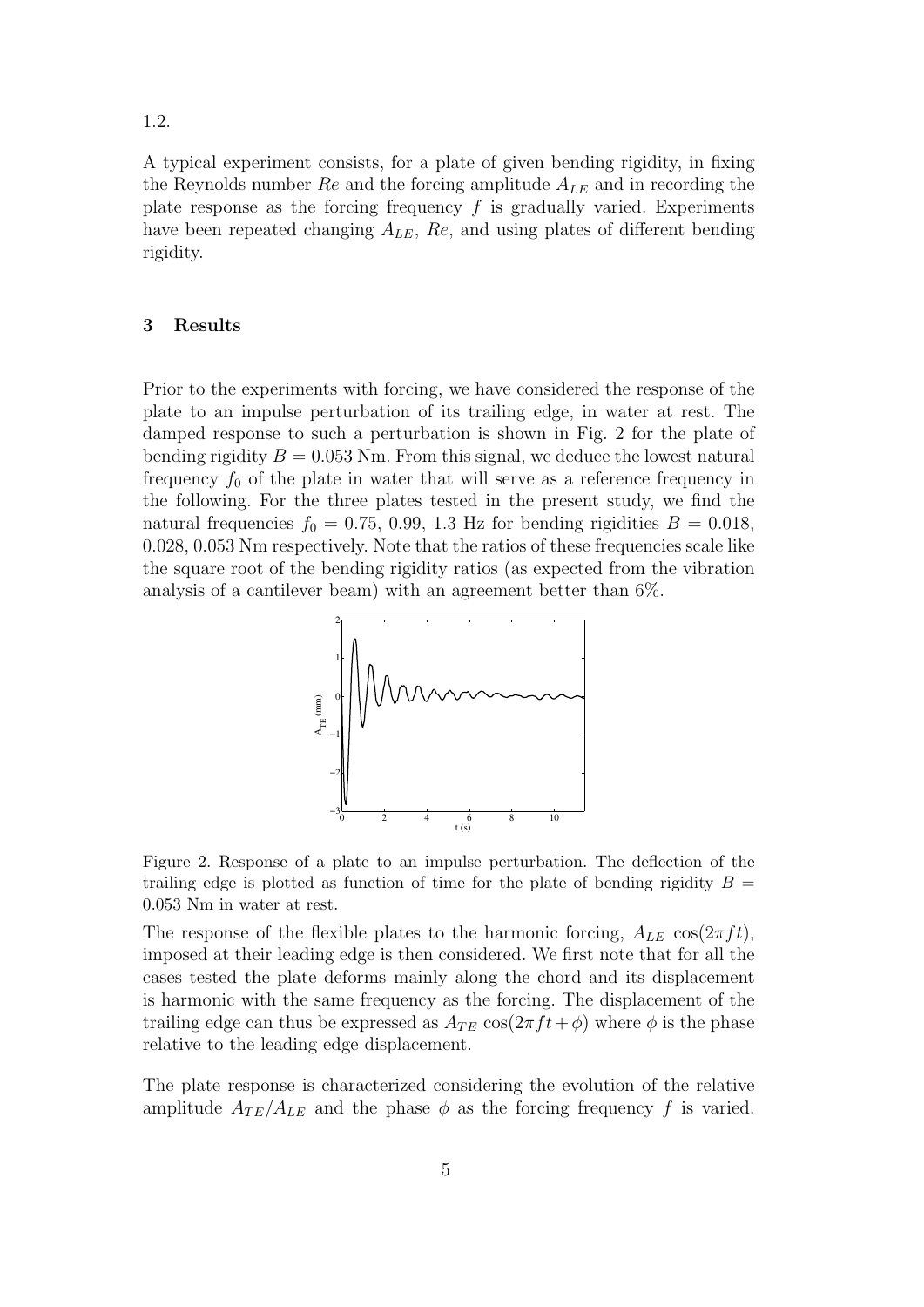This response is illustrated in Fig. 3 for a representative case:  $A_{LE} = 0.004$ m,  $Re = 6000$  and  $B = 0.018$  Nm. In this plot, f is made dimensionless using the natural frequency  $f_0$  of the plate.

Remarkably, the amplitude curve exhibits two distinct peaks. The first peak is sharp and occurs at a frequency f close to the natural frequency  $f_0$ , with a maximum of the trailing edge amplitude more than 2.5 times the forcing amplitude. The second peak, at a frequency  $f/f_0$  between 6.0 and 6.5, is flatter and lower in amplitude. It is recalled that the three first natural vibration modes of a clamped plate have dimensionless wavenumbers  $k_0c = 1.875$ ,  $k_1c = 4.694$ , and  $k_2c = 7.855$  and that the ratios of the corresponding natural frequencies  $f_0$ ,  $f_1$  and  $f_2$  scale like the square of wavenumber ratios. It results that  $f_1/f_0 = (k_1/k_0)^2 \approx 6.3$ . We can thus conclude that the two peaks observed at  $f \approx f_0$  and  $f_1$  in Fig. 3 correspond to resonances of the forcing with the first two natural structural modes. According to this analysis the third resonance peak would be expected at a frequency  $f \approx f_2$  with  $f_2/f_0 = (k_2/k_0)^2 \approx 17.6$ , which is outside of the frequency range explored in the present experiments.

The evolution of the trailing edge phase  $\phi$  relative to the imposed leading edge motion is also shown in Fig. 3. The phase appears to be close to 0 far from the two resonance peaks and approaches  $\pi$  at the first peak. In contrast, it is not possible to distinguish a clear trend for  $\phi$  at the second peak, where it continuously varies between 0 and  $-2\pi/3$ .



Figure 3. Response of the plate to a harmonic heave forcing. The relative amplitude of the trailing edge displacement,  $A_{TE}/A_{LE}$ , and the corresponding phase shift  $\phi$ are plotted as a function of the normalized forcing frequency  $f/f_0$ , for  $A_{LE} = 0.004$ m,  $Re = 6000$  and  $B = 0.018$  Nm.

In Fig. 4, the deformation of the plate at the two resonant peaks is illustrated by plotting superimposed views of the plate centerline during one forcing cycle. It should be noted that direct visualizations of the plate do not reveal significative deformations along the span, such that the plate deflection is well represented by the centerline displacement. It can also be remarked that a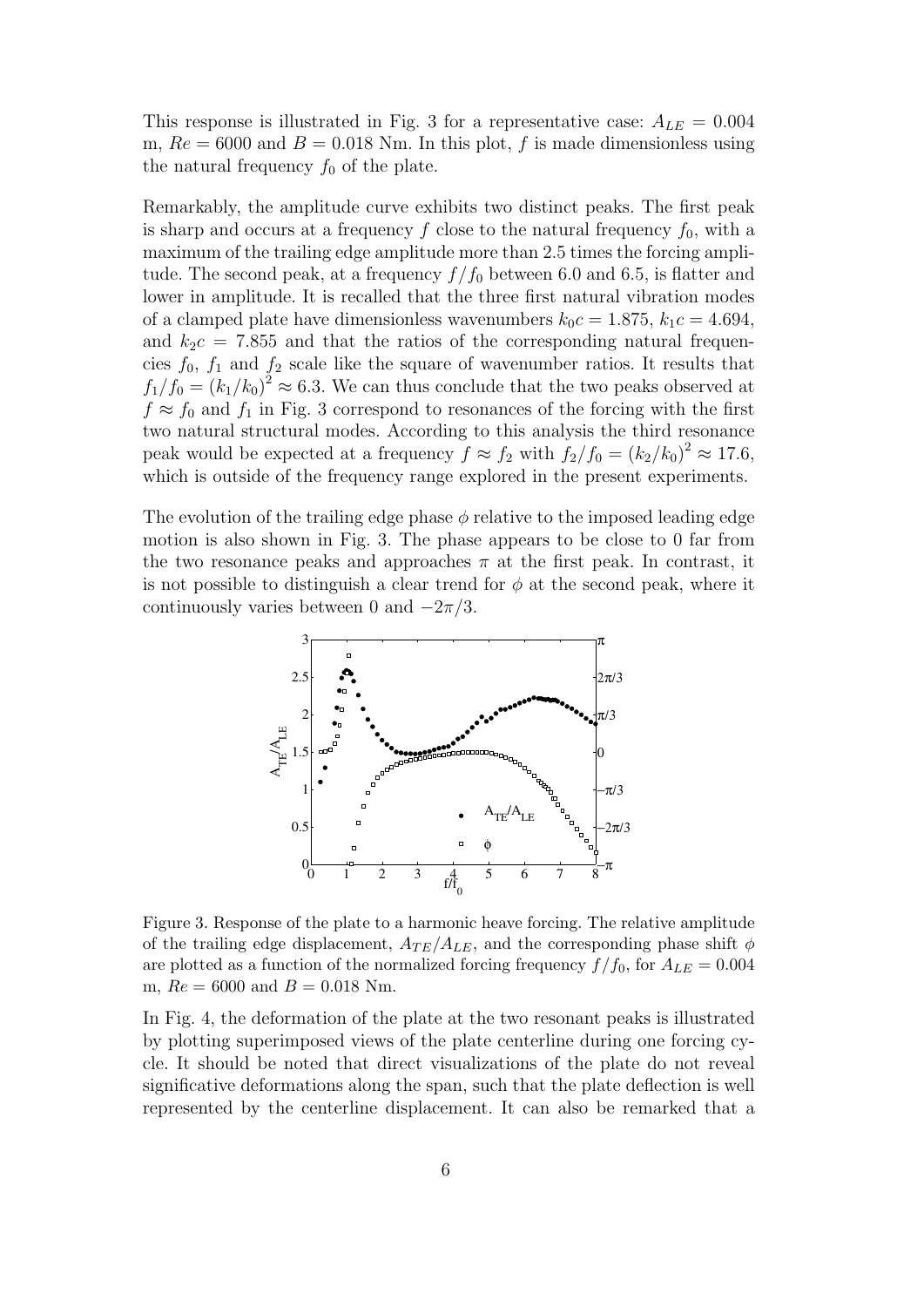weak up-and-down asymmetry in the mode shape is apparent, which is due to the plate material being slightly denser than water.

Figs. 4(a) and (b) show the mode shapes at the two resonance peaks  $f/f_0 = 1$ and 6.3, respectively, in the laboratory frame. Contrary to the first mode, the second mode exhibits a neck close to its trailing edge showing that higher structural modes are involved at high frequencies. The same modes are represented in the frame attached to the plate leading edge in Figs. 4(c) and (d). These views reveal their close similarities with the flutter instability modes of a clamped plate immersed in a uniform flow investigated by Eloy et al. [24], among others. Note that these deformations are different from the natural modes of a flexible beam in vacuum. In particular, the second mode (Fig.  $4(d)$ ) does not exhibit a node but only a pseudo-node or neck, revealing once again that the structural modes and their corresponding frequencies correspond to the system plate + surrounding fluid and not the plate alone, as emphasized by Michelin and Llewellyn Smith [17] in their numerical study.



Figure 4. Mode shapes, at the first  $f/f_0 = 1$  (a, c), and second resonance peak,  $f/f_0 = 6.3$  (b, d). These deformations are shown in the laboratory frame (a, b) and in the frame attached to the leading edge (c, d),  $A_{LE} = 0.004$  m,  $Re = 6000$  (flow from left to right) and  $B = 0.018$  Nm.

So far, we have described the frequency response of a flexible plate for fixed values of the forcing amplitude  $A_{LE}$ , the Reynolds number  $Re$ , and the bending rigidity B. We will examine now how variations of these parameters affect the frequency response. To do so, the same protocol is used:  $A_{LE}$ ,  $Re$  and  $B$ are fixed and the relative response  $A_{TE}/A_{LE}$  is plotted as function of the normalized frequency  $f/f_0$  (Fig. 5).

#### 3.1 Effect of the plate rigidity

In Fig. 5(a), the response curves are plotted as a function of the dimensional forcing frequency  $f$  for three values of the plate rigidity  $B$ . We note that the amplitude maxima are not affected by changing  $B$  and that the resonance peaks move toward higher frequency as  $B$  is increased. However, the natural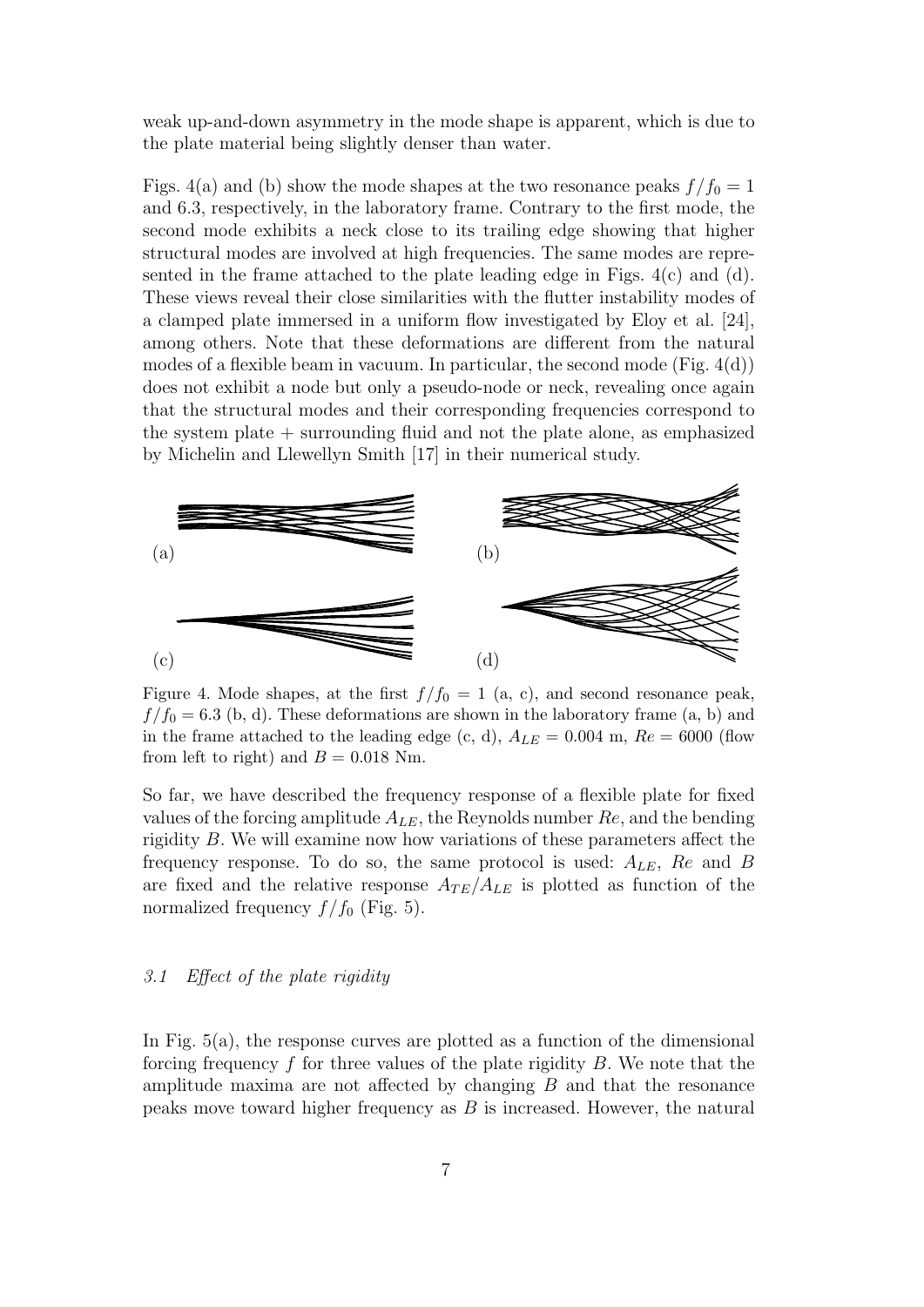

Figure 5. Effects of the experimental parameters on the frequency response. Response curves as a function of the forcing frequency  $f(a)$  and of the normalized frequency  $f/f_0$  (b) for  $A_{LE} = 0.004$  m,  $Re = 6000$  and three values of the bending rigidity B. Frequency response for  $A_{LE} = 0.004$  m,  $B = 0.028$  Nm and three values of the Reynolds number  $Re (c)$  and for  $Re = 6000, B = 0.018$  Nm and three values of the forcing amplitude  $A_{LE}$  (d).

frequencies  $f_0$  increasing with the plate rigidity, when the response curves are plotted using the dimensionless frequency  $f/f_0$ , they all collapse on a single curve as seen in Fig. 5(b). In conclusion, in the limit of the present study, which considers plates with bending rigidities varying by a factor 3, we could not detect any significant effect of the plate rigidity, as long as the frequency is properly normalized with the natural frequency  $f_0$ .

# 3.2 Effect of the Reynolds number

The effect of the Reynolds number  $Re = Uc/\nu$  on the plate response is illustrated in Fig.  $5(c)$  representing the frequency response for three values of Re. The first value is  $Re = 0$  corresponding to water at rest, the two others are 6000 and 12000, corresponding to  $U = 0.05$  and 0.1 m.s<sup>-1</sup>, respectively. We observe both a decrease of the amplitude maxima and a shift of the resonance peaks toward higher frequencies, as Re is increased. This latter observation is due to the normalization performed using the natural frequency  $f_0$  of the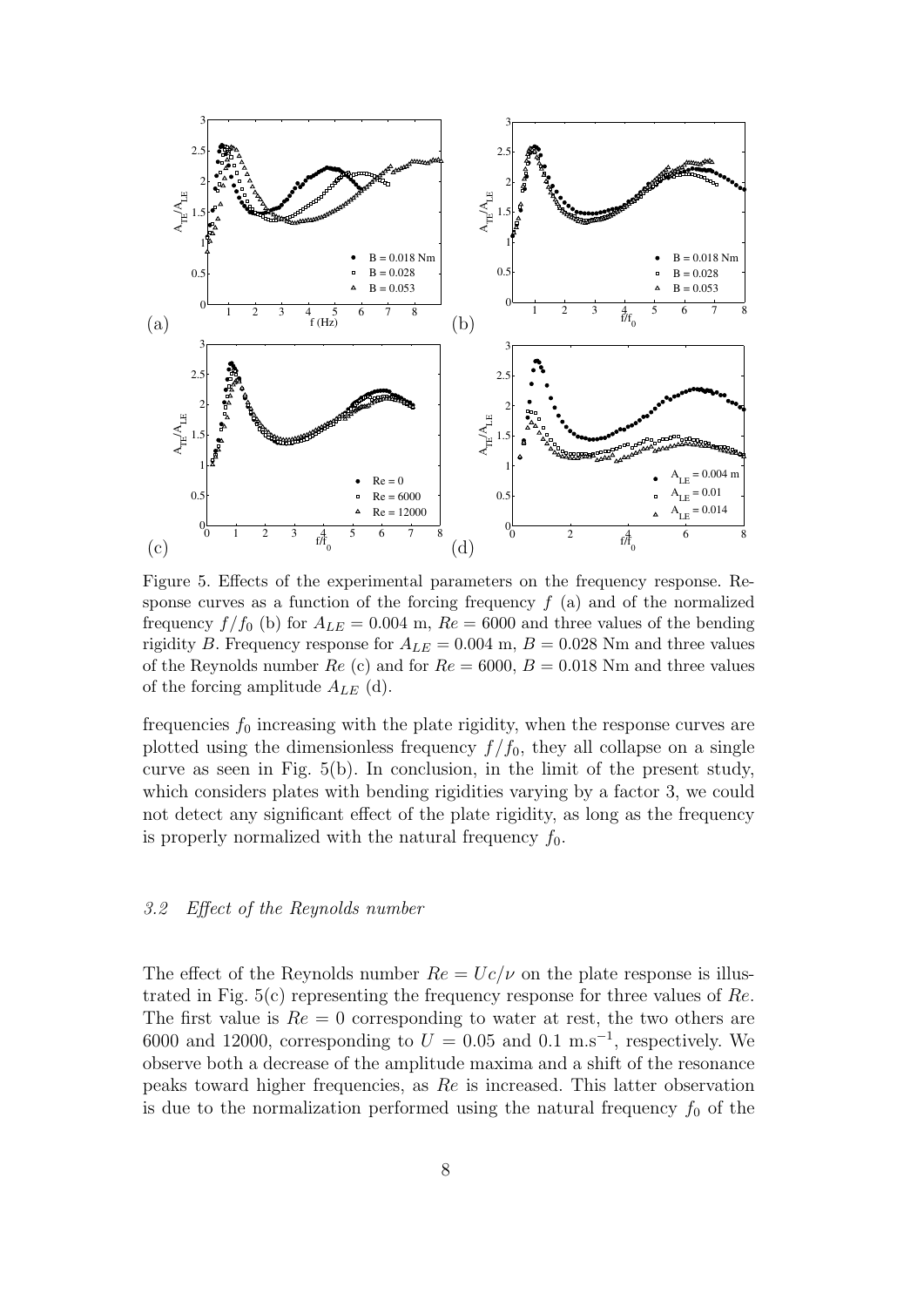plate in water at rest while the natural vibration modes are modified by a surrounding flow as noted in [17]. However, these variations in the plate response as Re is changed appear only minor. This is likely due to the large values of the reduced frequency  $f_r = \pi f c/U$ , which measures the ratio between the typical time taken by a fluid particle to travel along the chord to the forcing period. For smaller values of  $f_r$ , one would expect the wake to become more important and to affect the frequency response more significantly.

# 3.3 Effect of the forcing amplitude

Contrary to the others parameters tested, variations of the forcing amplitude  $A_{LE}$  have a strong influence on the plate response. This influence is shown in Fig. 5(d) where the frequency response is plotted for three values of  $A_{LE}$ . An increase of the forcing amplitude by a factor of 3.5 (from 0.004 to 0.014 m) leads to a decrease of the relative response amplitude of the trailing edge by more than 30% and a slight decrease of the normalized frequency at the resonance peaks. This important effect of the forcing amplitude is a signature of non-linear effects.

These non-linearities likely originate from the large-amplitude plate deformations, which introduce non-linear terms in both the plate and flow dynamical equations, through geometrical and damping terms. For instance, the impermeability condition, which ensures the coupling between the plate and the fluid, has to be applied on a displaced interface, yielding terms that depend non-linearly on the motion amplitude. These terms correspond to cubic nonlinearities [25]. Another source of nonlinearity is the drag force exerted on the plate normally to its surface as it moves, also called the resistive force, which corresponds to quadratic non-linearities [26].

Calling  $x$  the amplitude of the first bending mode of the plate, we expect a weakly nonlinear dynamical equation of the form

$$
\ddot{x} + (2\pi f_0)^2 x + \mu \dot{x} + \nu |\dot{x}| \dot{x} + \delta x^3 = \gamma \cos(2\pi f t), \tag{1}
$$

where the first two terms describe the bending mode of the plate as an harmonic oscillator (with eigenfrequency  $f_0$ ), the third term is related to the internal damping of the plate  $(\mu > 0)$ , the fourth term is the quadratic nonlinearity due to the drag normal to the plate  $(\nu > 0)$ , and the fifth term gathers all the cubic nonlinearities originating from the fluid-structure interaction, the plate dynamics, and the fluid load (in reality there should also be terms of the form  $x^2 \ddot{x}$  and  $x \dot{x}^2$ ). The right-hand side corresponds to the forcing due to the heaving motion, where  $\gamma > 0$  without loss of generality. This equation is the classic Duffing oscillator with an additional quadratic term,  $\nu |\dot{x}| \dot{x}$ . It is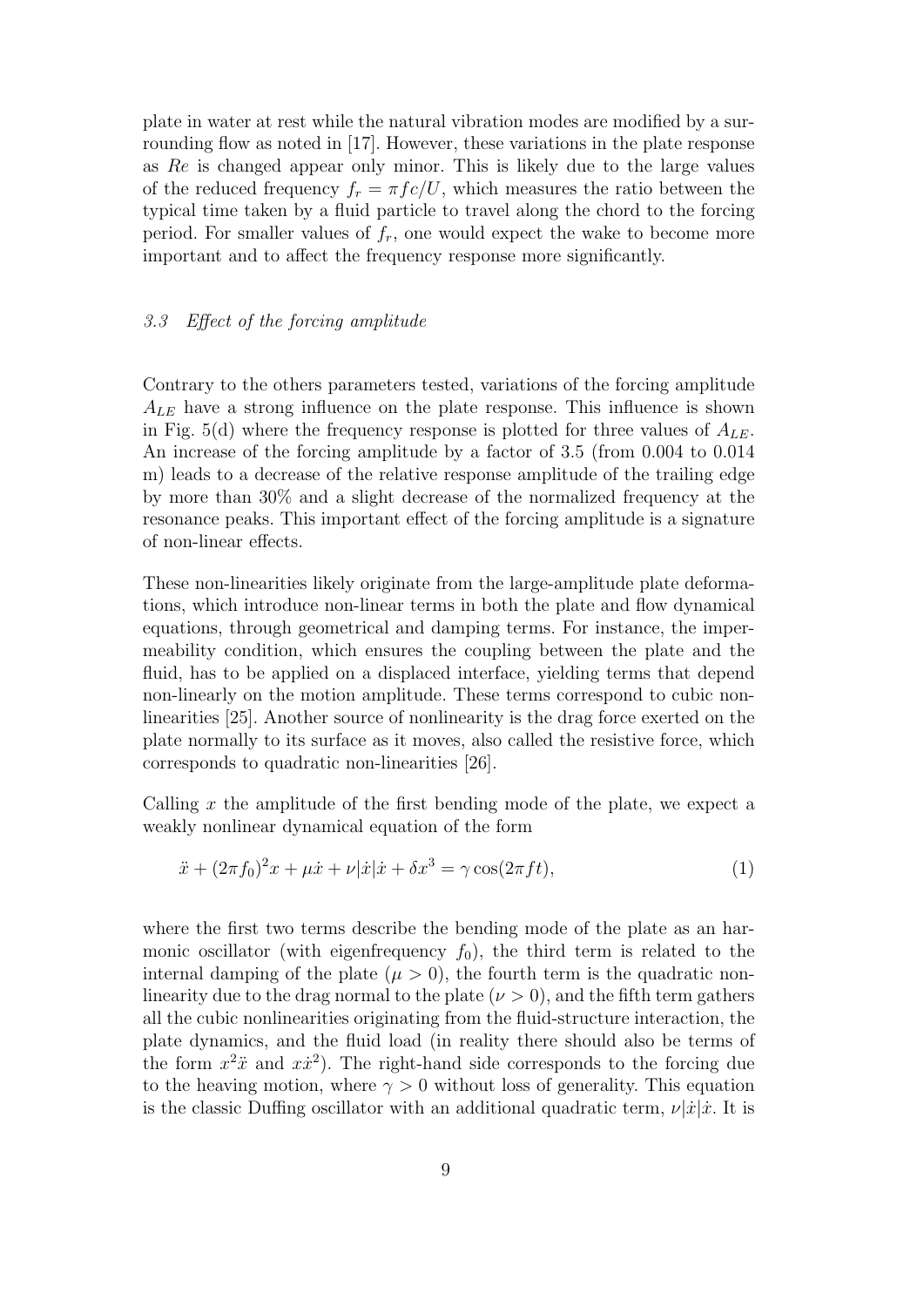beyond the scope of the present paper to calculate the coefficients  $\mu$ ,  $\nu$ , and  $\delta$ appearing in this equation, however, it can be formally solved by assuming

$$
x(t) = a\cos(2\pi ft + \phi) + \text{h.o.t.},\tag{2}
$$

where h.o.t. stands for "higher order terms" and refers here to higher harmonics that can be neglected near resonance. Neglecting also the cubic nonlinearities for simplicity, the dynamical equation (1) can be projected onto the main harmonics to give an implicit equation for the amplitude  $a$  of the bending mode oscillations

$$
(2\pi)^4 \left(f_0^2 - f^2\right)^2 a^2 + (2\pi)^2 \left(\mu f + \frac{16}{3}\nu f^2 a\right)^2 a^2 = \gamma^2. \tag{3}
$$

Solving this implicit equation shows, in particular, that at the resonance (i.e.  $f = f_0$ , the relative amplitude  $a/\gamma$  is a monotonic decreasing function of  $\gamma$ . This is conform to the experimental observations, where the relative amplitude  $A_{TE}/A_{LE}$  is also a decreasing function of the forcing amplitude  $A_{LE}$ . In Fig. 6, the relative amplitudes  $a/\gamma$  obtained with equation (3) for different values of the forcing parameter  $\gamma$  are plotted as a function of the normalized forcing frequency  $f/f_0$ . It shows a good qualitative agreement with the experimental measurements reported in Fig. 5(d) near the first resonance. In particular, the value of the relative response at its maximum (around  $f \approx f_0$ ) is decreasing when the forcing amplitude is increased. The shift of the response peak towards lower frequencies for large forcing amplitude is also reproduced. However, the second peak observed in Fig. 5(d) around  $f/f_0 \approx 6$  is not reproduced in the model (Fig. 6) since it only accounts for a single natural mode of vibration whereas the flexible plate has an infinite number of structural modes.

The experimental results presented in Fig. 5(d) and the above discussion on the Duffing equation show that an accurate description of the plate response at resonance must include non-linear effects. It is important to stress that these non-linear effects are relevant even if the relative amplitude of the deformation,  $A_{TE}/c$ , and the angle between the plate and the flow direction are both relatively small. Yet, these effects are usually neglected in the literature, probably because until now, to our knowledge, there has not been any systematic measurements of the response of a flexible plate when the forcing amplitude is varied (see e.g. [21]-[23]).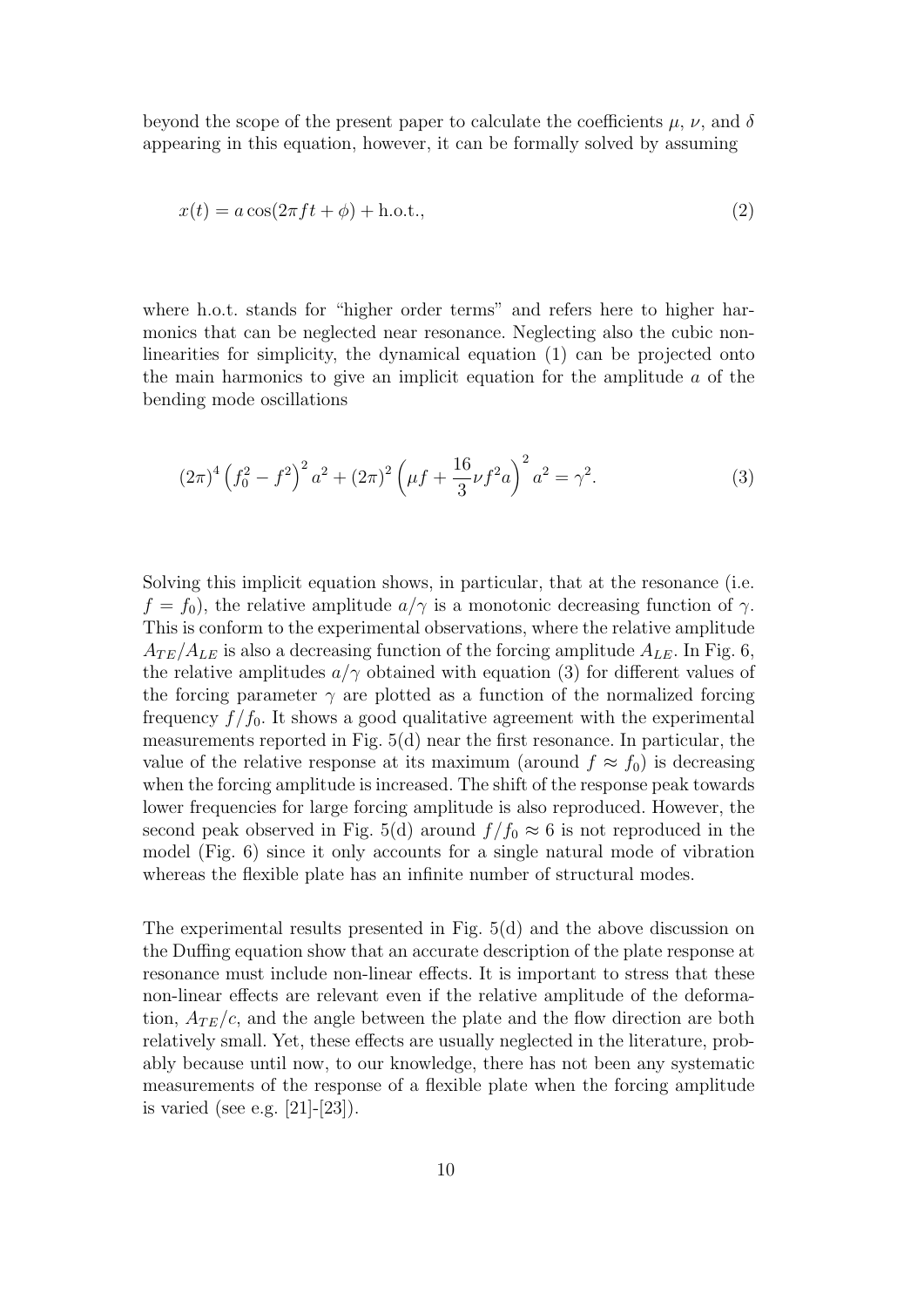

Figure 6. Response curves obtained with equation (3) for different values of the forcing  $\gamma$ . The following parameters have been used:  $f_0 = 1/2\pi$ ,  $\mu = 0.1$ ,  $\nu = 3$ , and  $\gamma = 0.04, 0.1,$  or 0.14.

#### 4 Conclusion

In summary, experiments have been conducted to investigate the response of a flexible plate in a uniform flow, when its leading edge is forced into a harmonic heave motion. This study focussed in particular on the influence of the different experimental parameters on the characteristics of the frequency response.

As observed in previous studies, the response curves, representing the relative response amplitude with respect to the forcing frequency, exhibit peaks of resonance for the natural modes of the plate in the fluid flow. The flow velocity and the plate bending rigidity have only minor effects on the response curves as long as the forcing frequency is properly normalized with the natural mode frequency. In contrast, the forcing amplitude strongly affects the plate response indicating the importance of non-linearities in this system.

The present experiments performed with an idealized geometry can help to gain insight into the physical mechanisms of thrust production by flapping flexible appendages. It is known from the seminal work of Lighthill [27] that the thrust scales as the square of the trailing edge deflection amplitude in the linear limit. This study shows that this amplitude can be maximized when the flapping frequency is close to the frequency of one of the natural modes. However, the non-linear effects probably affect Lighthill's scaling of thrust production for large amplitude and there is likely an optimal amplitude at which propulsion efficiency is maximized. Moreover, the present experimental results show that if one wants to model the fluid-structure interactions of a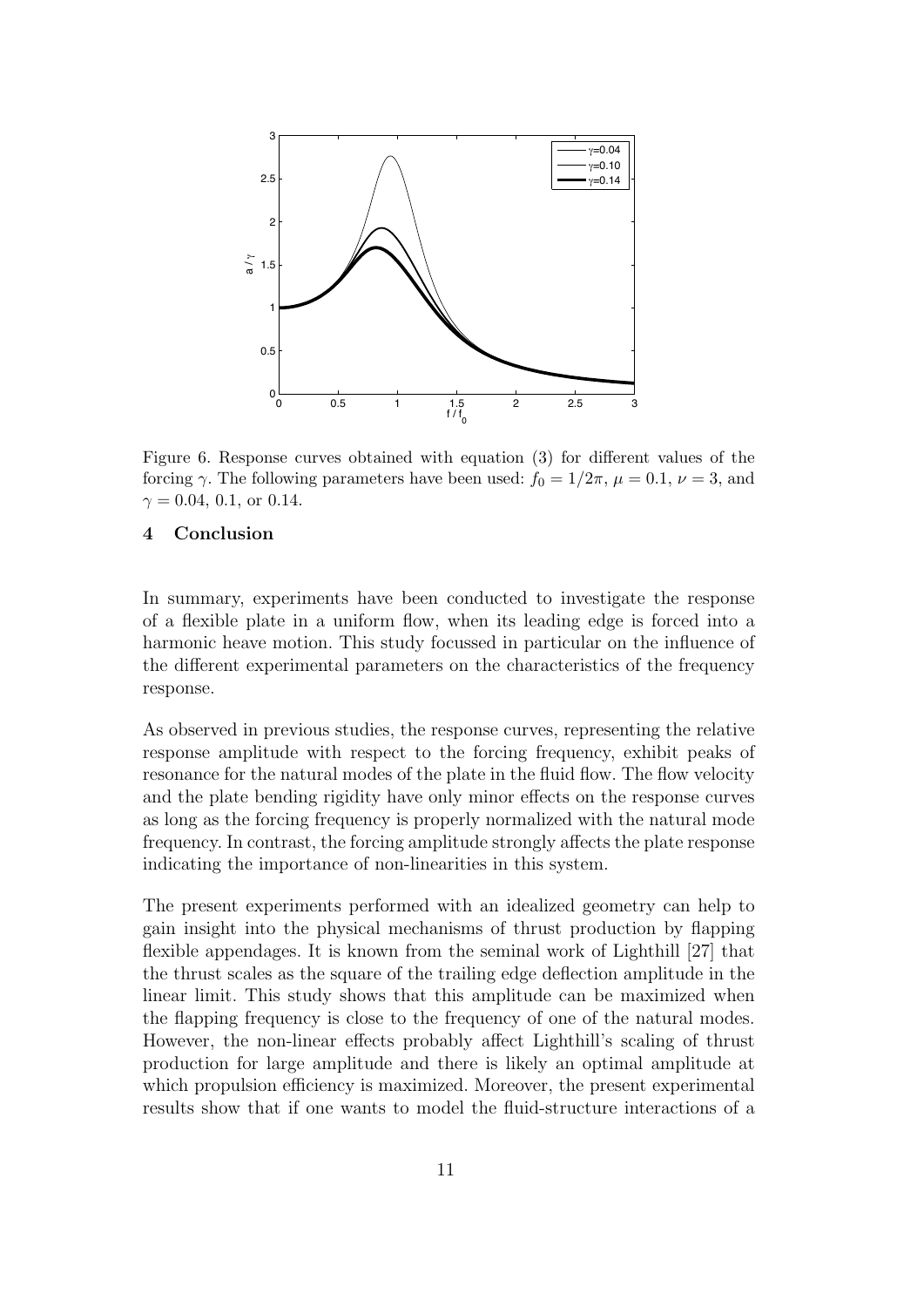flapping flexible plate in a uniform flow plate, non-linear effects have to be taken into account. Such a model is currently being developed and will be subject of a forthcoming work.

#### References

- [1] M.J. Lighthill, Mathematical biofluiddynamics, Society for Industrial and Applied Mathematics, 1975.
- [2] S. Childress, Mechanics of Swimming and Flying, Cambridge University Press, 1981.
- [3] M.J. Lighthill, Hydromechanics of aquatic animal propulsion, Ann. Rev. Fluid Mech. 1 (1969) 413-446.
- [4] M. Sfakiotakis, D.M. Lane, J.B.C. Davies, Review of fish swimming modes for aquatic locomotion, IEEE J. Oceanic Eng. 24(2) (1999) 237-252.
- [5] M.S. Triantafyllou, G.S. Triantafyllou, D.K.P. Yue, Hydrodynamics of fishlike swimming, Ann. Rev. Fluid Mech. 32 (2000) 33-53.
- [6] R. Bainbridge, Caudal fin and body movement in the propulsion of some fish, J. Exp. Biol. 40 (1963) 23-56.
- [7] F.E. Fish, G.V. Lauder, Passive and active flow control by swimming fishes and mammals, Ann. Rev. Fluid Mech. 38 (2006) 194-224.
- [8] M.J. Lighthill, Aquatic animal propulsion of high hydromechanical efficiency, J. Fluid Mech. 44 (1970) 265-301.
- [9] T.Y. Wu, Hydromechanics of swimming propulsion, J. Fluid Mech. 46 (1971) 337-355.
- [10] M.S. Triantafyllou, G.S. Triantafyllou, R. Gopalkrishnan, Wake mechanics of thrust generation in oscillating foils, Phys. Fluids A 3(12) (1991) 2835-2837.
- [11] J.M. Anderson, K. Streitlien, D.S. Barret, M.S. Triantafyllou, Oscillating foils of high propulsive efficiency, J. Fluid Mech. 360 (1998) 41-72.
- [12] L. Schouveiler, F.S. Hover, M.S. Triantafyllou, Performance of flapping foil propulsion, J. Fluids Struct. 20 (2005) 949-959.
- [13] J.H.J. Buchholz, A.J. Smits, The wake structure and thrust performance of a rigid low-aspect-ratio pitching panel, J. Fluid Mech. 603 (2008) 331-365.
- [14] C. Eloy, Optimal Strouhal number for swimming animals, J. Fluids Struct. 30 (2012) 205-218.
- [15] J. Katz, D. Weihs, Hydrodynamics propulsion by large amplitude oscillation of an airfoil with chordwise flexibility, J. Fluid Mech. 88(3) (1978) 485-497.
- [16] S. Alben, Optimal flexibility of a flapping appendage in an inviscid fluid, J. Fluid Mech. 614 (2008) 355-380.